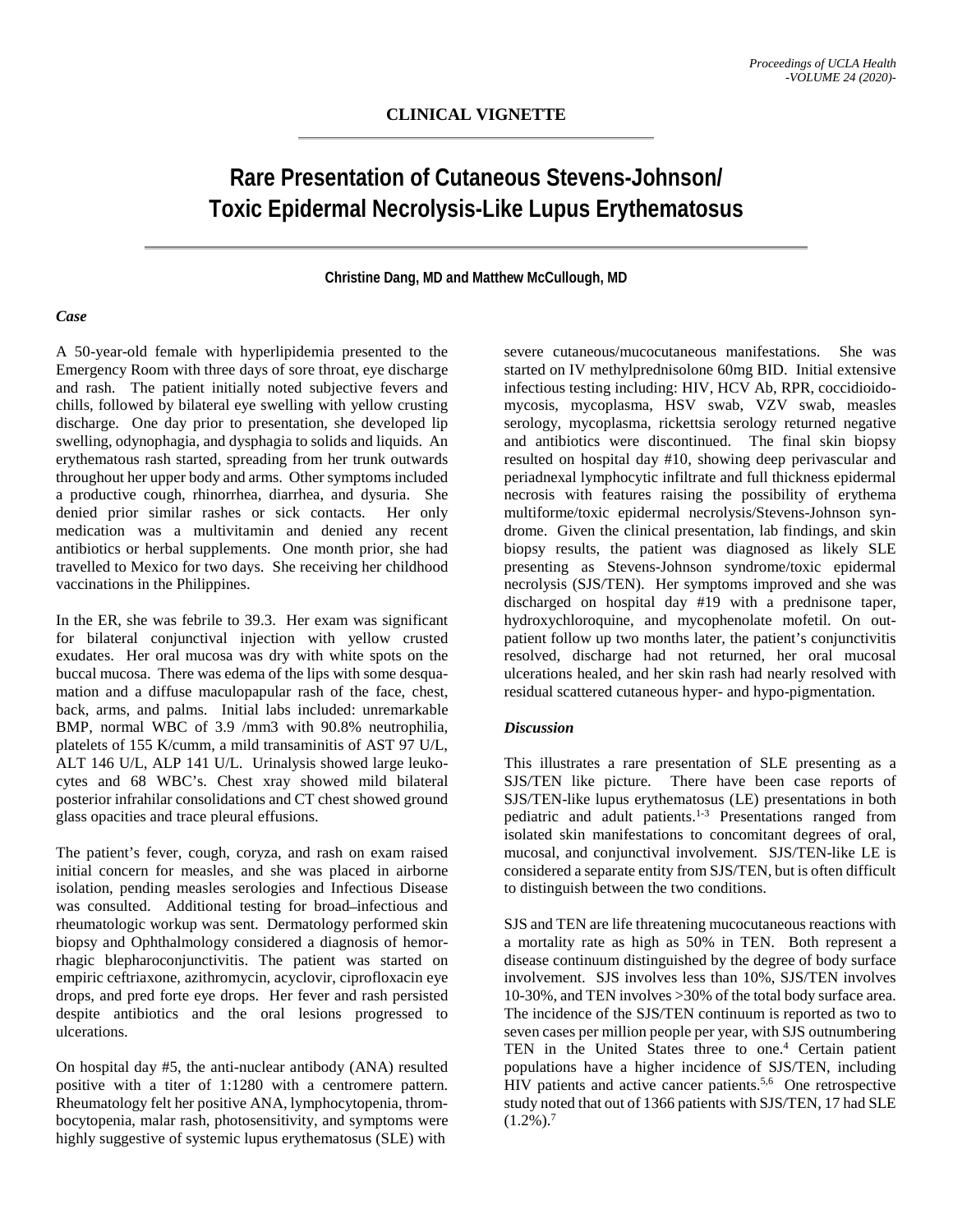The leading cause of SJS/TEN is medication induced, with the most common being allopurinol, aromatic antiepileptics, sulfonamides, nevaripine, and NSAIDs.<sup>4</sup> The clinical presentation of SJS/TEN often starts with fevers and flu like symptoms that precede the skin manifestations by one to three days. Skin lesions begin as erythematous macules with purpuric centers and usually first appear on the face and trunk and spread outwards. The Nikolsky sign may also be positive. This is positive when there is superficial skin sloughing with application of lateral pressure at an adjacent, unaffected site. Characteristic mucosal manifestations include stomatitis, mucositis, conjunctivitis with discharge, and genital erosions. Pharyngeal involvement can present as odynophagia.<sup>4</sup> Associated lab abnormalities include lymphopenia, anemia, and a mild transaminitis.4 Histologic findings include superficial perivascular and interstitial lymphocytic infiltrates and necrotic keratinocytes throughout the lower epidermis.<sup>7</sup>

The diagnosis of SJS/TEN is made clinically in conjunction with histological findings. The recognition and diagnosis of SJS/TEN is crucial given the high associated mortality. The SCORETEN is a severity score ranging from zero to seven used to estimate prognosis in SJS/TEN. The index includes age, presence of malignancy, percentage of body surface involvement, heart rate, blood urea nitrogen, serum glucose, and serum bicarbonate. Higher score are associated with higher mortality.8-10 Treatment includes prompt withdrawal of the offending agent and supportive care similar to that of burns or large surface wound management. There is no established therapy outside of supportive care, although clinical use of systemic corticosteroids, intravenous immune globulin, cyclosporine, plasmapheresis, and anti-tumor necrosis factor monoclonal antibodies have been reported but not studied adequately in randomized trials.<sup>8</sup>

Cutaneous LE encompasses three subsets: acute cutaneous lupus erythematosus (ACLE), subacute cutaneous lupus erythematosus (SCLE), and chronic cutaneous lupus erythematosus (CCLE). These can occur as a manifestation of SLE or independently. Each subset has different variants, with SJS/ TEN-like LE being the most severe presentation of ACLE. SJS/TEN-like LE presents as an erythematous maculopapular eruption, mainly in sun exposed areas of the skin, but can become generalized to include mucosal areas.<sup>1</sup> Conjunctival involvement may also be seen.<sup>3</sup> As with SJS/TEN, the diagnosis of SJS/TEN-like LE is made clinically, with support from histopathologic data if needed. Because these two entities share an almost identical clinical presentation, differentiating between the two may be extremely difficult. Features that help support a SJS/TEN-like LE diagnosis over SJS/TEN include a recent SLE diagnosis or exacerbation, minimal mucosal involvement, photo distribution of the lesions, and insidious onset (days to weeks). $1$  SJS/TEN will usually be associated with an antecedent medication use. On histology, SJS/TENlike LE can show a basement membrane complement and IG deposition, perivascular and periadnexal lymphocytic infiltrate, vacuolar degeneration, and dermal mucin deposition, whereas

SJS/TEN shows epidermal necrosis and minimal lymphocytic infiltrate.<sup>1</sup>

Given the rarity of SJS/TEN-like LE, there are no current standard treatments. Acute management has been largely based on case reports and limited reviews. One report reviewed 25 other cases of SJS/TEN-like LE, with nearly all treated with high dose IV corticosteroids. Of the 23 cases that used IV corticosteroids, 13 resolved with steroids alone. Eight cases employed intravenous immunoglobulin (IVIG) with six cases reporting resolution either with IVIG alone or in combination with IV steroids. It was postulated that since IVIG blocks Fas from binding to the Fas ligand to induce epidermal cell death, it may have potential utility in SJS/TEN-like LE where it is believed that the underlying pathology is due to the upregulation of keratinocyte apoptosis.<sup>1</sup> The literature also reports use of antimalarials, plasmapheresis, and tumor necrosis factor inhibitors.<sup>1,11</sup> Plasmapharesis removes antibodies and immune complexes from the blood. While the use and efficacy of plasmapheresis in SLE has only been supported by noncontrolled or retrospective studies, it has been recommended in life threatening or therapy resistant  $SLE<sup>12</sup>$  A case report noted success with plasmapheresis for severe SJS/TEN-like LE when there had been no response with IV steroids and IVIG.<sup>1</sup>

## *Conclusion*

SJS/TEN-like LE is a rare presentation of cutaneous LE, but is specifically described in acute cutaneous lupus erythematosus. Given the high mortality rate of SJS/TEN, prompt diagnosis of either disease may help proper care and treatment. Due to the rarity of disease, there is no standard of care for SJS/TEN-like LE, however systemic corticosteroids, IVIG, and plasmapheresis have reported efficacy. In addition to illustrating a rare presentation of what can be a common rheumatologic diagnosis, this case highlights the importance of a multidisciplinary approach to cases with overlapping multi-specialty clinical presentations.

#### **REFERENCES**

- 1. **Baker MG, Cresce ND, Ameri M, Martin AA, Patterson JW, Kimpel DL**. Systemic lupus erythematosus presenting as Stevens-Johnson syndrome/toxic epidermal necrolysis. *J Clin Rheumatol*. 2014 Apr;20(3): 167-71. doi: 10.1097/RHU.0000000000000088. PubMed PMID: 24662561.
- 2. **Lee HY, Tey HL, Pang SM, Thirumoorthy T**. Systemic lupus erythematosus presenting as Stevens-Johnson syndrome and toxic epidermal necrolysis: a report of three cases. *Lupus*. 2011 May;20(6):647-52. doi: 10.1177/ 0961203310385162. Epub 2010 Dec 10. PubMed PMID: 21148602.
- 3. **Yu J, Brandling-Bennett H, Co DO, Nocton JJ, Stevens AM, Chiu YE**. Toxic Epidermal Necrolysis-Like Cutaneous Lupus in Pediatric Patients: A Case Series and Review. *Pediatrics*. 2016 Jun;137(6). pii: e20154497. doi: